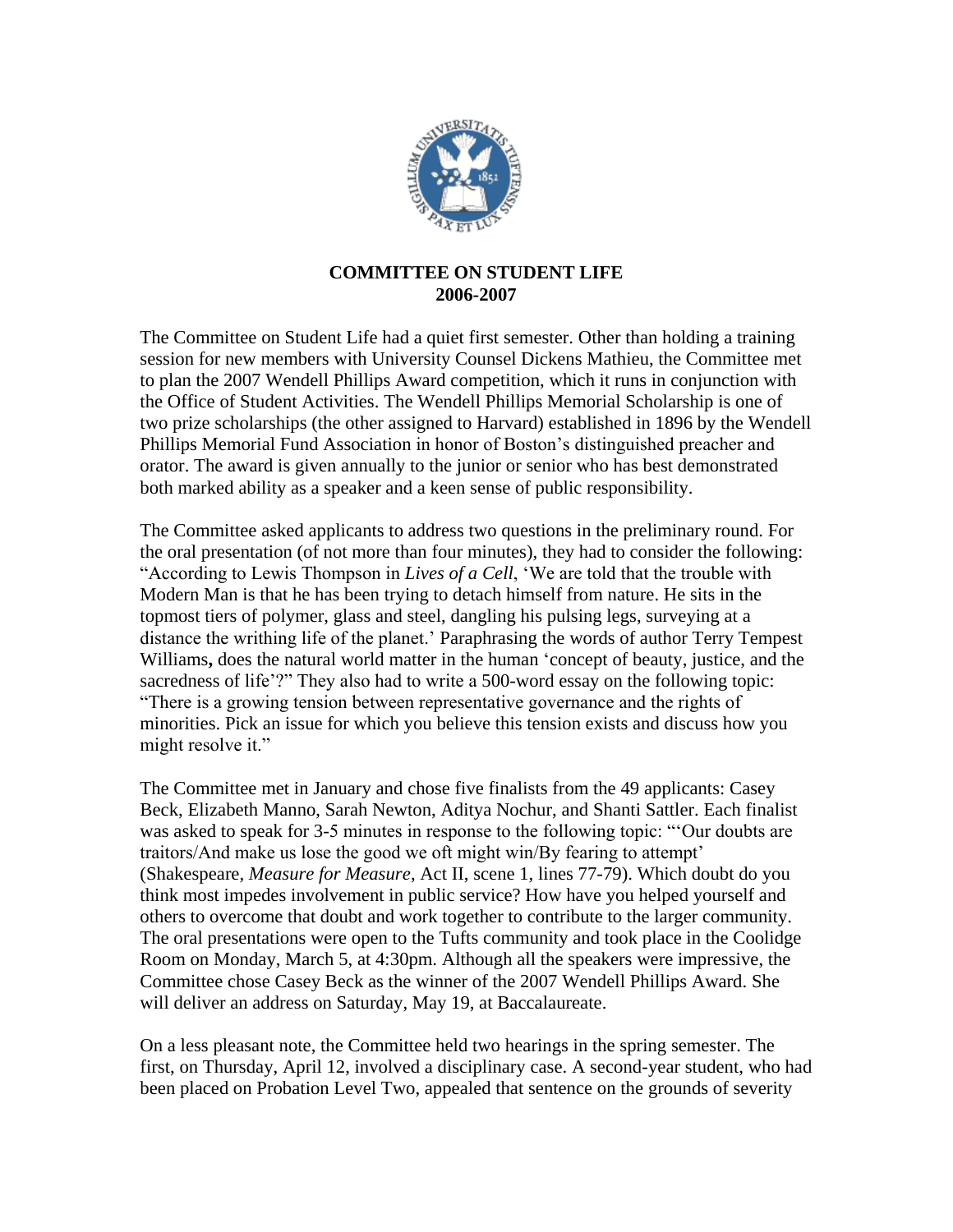of the consequences. After listening carefully to the evidence presented, the Committee ruled in his favor and reduced the sentence to Probation Level One, which does not carry transcript notation and seemed more appropriate given the nature of the offense.

On Monday, April 30, the Committee heard two complaints against *The Primary Source*. The first, filed by a senior, charged *The Primary Source* with harassment and creating a hostile environment on campus through the publication of "O Come All Ye Black Folk," a carol featured in its December 6, 2006 edition. The second, filed by the Muslim Student Association (MSA), charged *The Primary Source* with harassment and creating a hostile environment on campus through the publication of "Islam-Arabic Translation: Submission," a commentary published in its April 11, 2007 edition that imitated the format of the MSA's advertisement for events during Islamic Awareness Week. The hearing joined the two complaints by agreement of all the parties.

The panel, which consisted of seven voting and three non-voting *ex officio* members, listened attentively to the five and a half hours of testimony and argument from the parties: the first complainant and his four witnesses; the second complainant and his three witnesses; the two respondents, their one witness, and their advocate. The CSL also heard the testimony of the current Editor-in-Chief of *The Primary Source.*

This complicated case required the panel to resolve a conflict between two important principles at Tufts University: freedom of expression on the one hand, and nondiscrimination on the other. The Committee's finding that *The Primary Source* had in both cases violated the University's policies was unequivocal. Determining the appropriate consequence, however, was more complicated because of the principles involved. After many hours of deliberation over several days, the Committee decided to require *The Primary Source* henceforth to attribute all published material to named author(s) or contributor(s). Such a consequence is both fair and necessary. *The Primary Source* can continue to print what it chooses, but it should not have the shelter of anonymity from which to launch hurtful attacks. In addition, the Committee recommended that student governance consider the behavior of student groups in future decisions concerning recognition and funding.

The Committee on Student Life Faculty Chair, Barbara W. Grossman, Drama and Dance Christoph Börgers, Mathematics Alva Couch, Computer Science Calvin Gidney, Child Development Steven Hirsch, Classics Colin Orians, Biology Elizabeth A. Adams, Child Development (graduate student) Clara Chan A10 Matthew Gardner-Schuster A08 Alison Hoover A08, Student Chair Theodore Weisman A10 Vanessa White A09